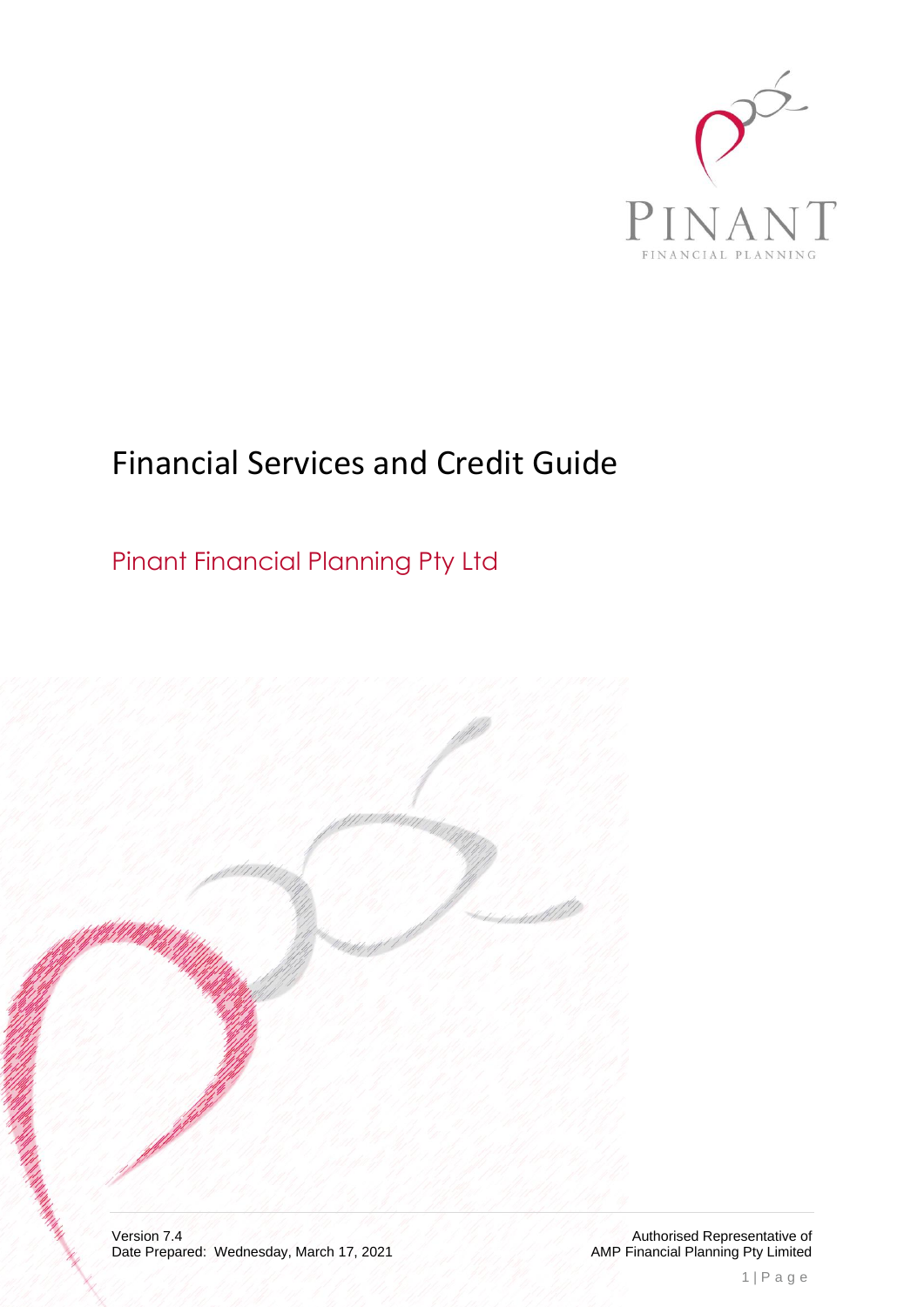This Financial Services and Credit Guide (FSCG) contains information that will help you decide whether to use the financial services we offer. It sets out:

- who we are and how we can be contacted
- the advice and services we provide
- information about our licensee, AMP Financial Planning Limited (AMP Financial Planning)
- our fees and how we, and AMP Financial Planning are paid in connection with those services
- how we manage your private information
- how you can complain about a matter relating to us or AMP Financial Planning

## Documents you may receive

We will provide you with a number of documents as you progress through our financial planning process to capture each stage of your advice journey. We may provide these documents to you electronically to your nominated email address, unless otherwise agreed.

When we provide personal advice it will normally be documented and provided to you in a Statement of Advice (SoA), known as a financial plan. The financial plan contains a summary of your goals and the strategies and any financial products we may recommend to achieve your goals. It also provides you with detailed information about product costs and the fees and other benefits we and others will receive, as a result of the advice we have provided.

If we provide further personal advice a financial plan may not be required. We will keep a record of any further personal advice we provide you for seven years. You may request a copy of such records by contacting our office during that period.

If we recommend or arrange a financial product for you we will provide a product disclosure statement (PDS) or investor directed portfolio service (IDPS) guide where relevant. These documents contain the key features of the recommended product, such as its benefits and risks as well as the costs you will pay the product provider to professionally manage that product.

You should read any warnings contained in your advice document, the PDS or IDPS guide carefully before making any decision relating to a financial strategy or product.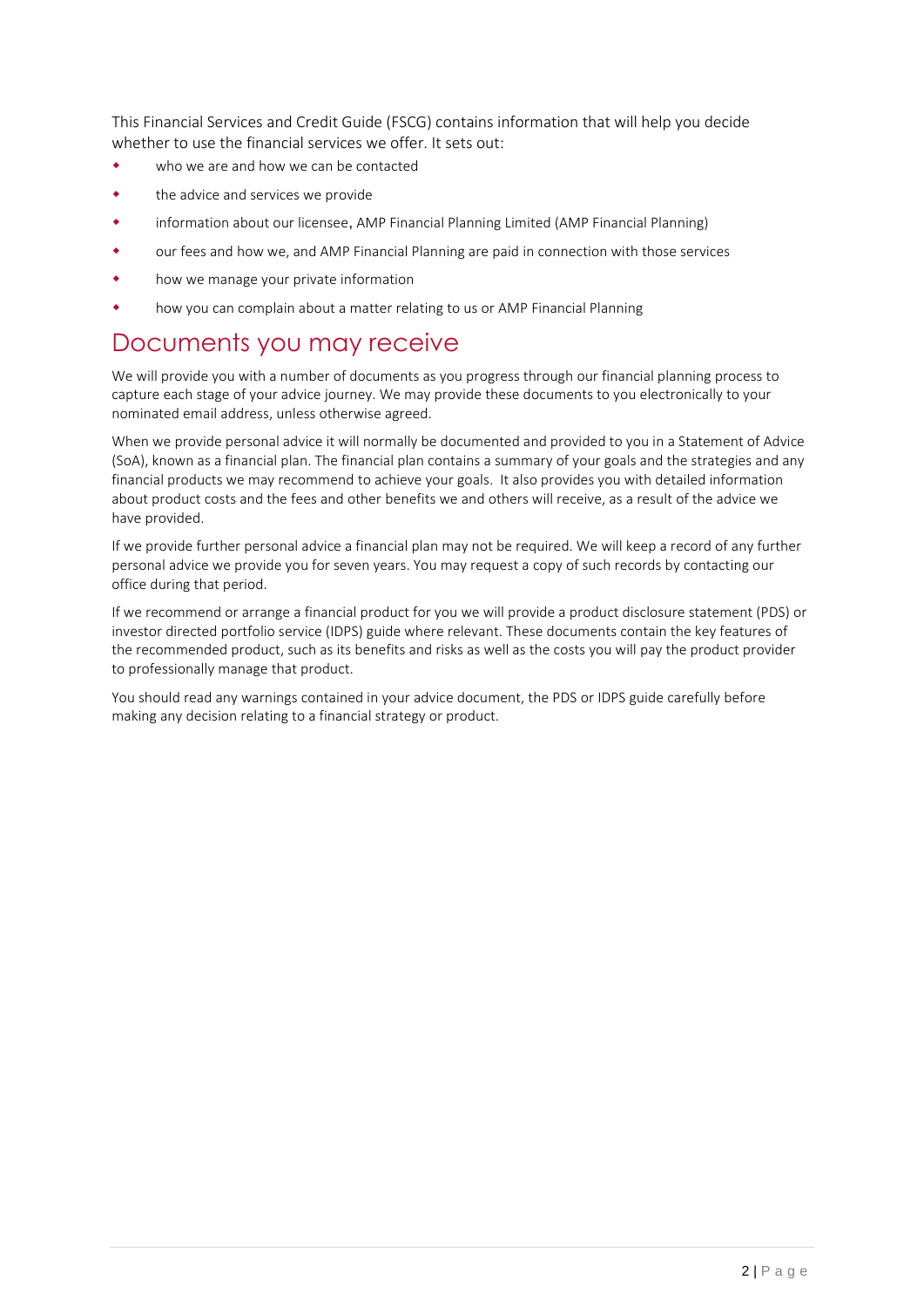# About our practice

### Summary of the business

| <b>Name</b>                       | Pinant Financial Planning Pty Ltd                                                             |  |  |
|-----------------------------------|-----------------------------------------------------------------------------------------------|--|--|
| <b>Australian Business Number</b> | 49 051 388 437                                                                                |  |  |
| Authorised representative number  | 286815                                                                                        |  |  |
| Credit representative number      | 370345                                                                                        |  |  |
| Our office contact details        |                                                                                               |  |  |
| <b>Address</b>                    | Building 16, Omnico Business Centre, Monash, 270 Ferntree Gully Road<br>Notting Hill VIC 3168 |  |  |
| Phone                             | 03 9543 4719                                                                                  |  |  |
| Fax                               | 03 9543 4729                                                                                  |  |  |
| Email                             | pinant@pinant.com.au                                                                          |  |  |
| Website                           | www.pinant.com.au                                                                             |  |  |

This guide provides information about our advisers including their contact details, qualifications, experience, the services they may offer and financial products they can provide advice on.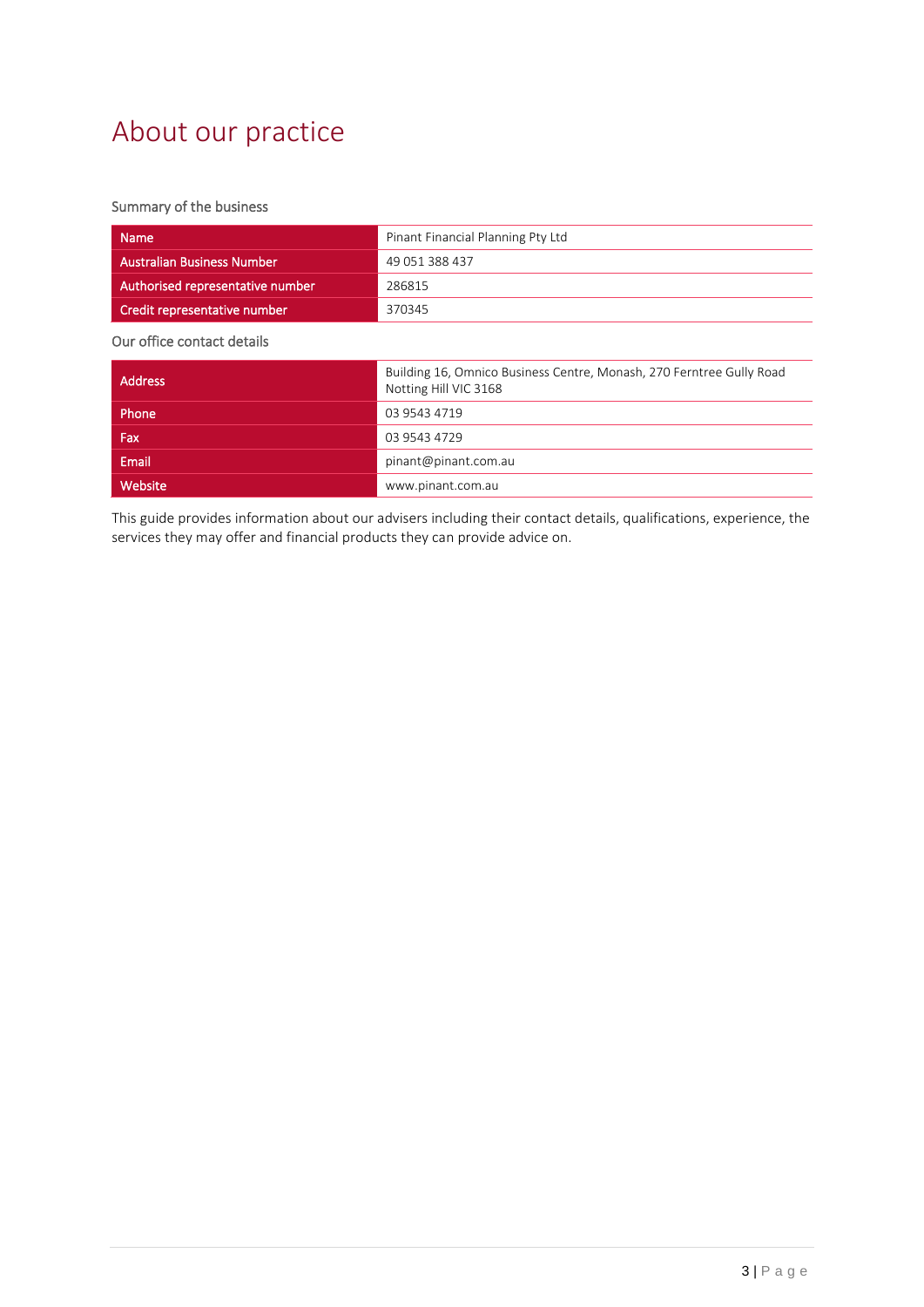# Our advice and services

We can provide you with personal and general advice about specific services and financial products listed below. We can also arrange for financial products to be issued without advice from us.

Individual advisers within our practice may not be qualified to provide advice in all of the services and products noted below. Their individual profile guides will note any limitations to the advice they are qualified to provide. At all times we will ensure the appropriate adviser is available to you to provide advice consistent with your goals.

The following table sets out the areas of advice we can help you with as well as the products and services we can arrange.

Any additional advice or services we can offer you, or limitations to the list below, will be outlined in Our Financial Advisers and Credit Advisers on page [13.](#page-12-0)

| We can provide advice on                                                                                                                                                                                                                                                                                                                                                   | We can arrange the following products and services                                                                                                                                                                                                                                                                                                                                                                                                                                                                                                                                                                                                                                                                                                                                         |
|----------------------------------------------------------------------------------------------------------------------------------------------------------------------------------------------------------------------------------------------------------------------------------------------------------------------------------------------------------------------------|--------------------------------------------------------------------------------------------------------------------------------------------------------------------------------------------------------------------------------------------------------------------------------------------------------------------------------------------------------------------------------------------------------------------------------------------------------------------------------------------------------------------------------------------------------------------------------------------------------------------------------------------------------------------------------------------------------------------------------------------------------------------------------------------|
| Investments strategies (strategic asset allocation)<br>Budget and cash flow management<br>Debt management (including borrowing for<br>personal purposes)<br>Salary packaging<br>Superannuation strategies and retirement planning<br>Personal insurance<br>Centrelink and other government benefits<br>Ongoing advice and services, including regular<br>portfolio reviews | Superannuation, including retirement savings<br>accounts<br>Self-managed superannuation funds (SMSF)<br>Managed investments<br>Investor directed portfolio services (for example,<br>administration platforms)<br>Deposit and payment products (for example term<br>deposits, cash management accounts and non-cash<br>payment products)<br>Retirement income streams, including pensions<br>and annuities<br>Personal and group Insurance (life cover, disability,<br>income protection and trauma)<br>Life investment products including whole of life,<br>endowment and bonds<br>Securities (including listed securities)<br>Arranging for listed securities, shares and<br>debentures to be bought and sold via a platform<br>and broker<br>Limited selection of investment guarantees |
|                                                                                                                                                                                                                                                                                                                                                                            |                                                                                                                                                                                                                                                                                                                                                                                                                                                                                                                                                                                                                                                                                                                                                                                            |

AMP Financial Planning maintains an approved products and services list from a diversified selection of approved Australian and International provides, including companies related to AMP Financial Planning. These have been researched by external research houses as well as our in-house research team.

AMP Financial Planning periodically reviews these products to ensure that they remain competitive with similar products that address similar client needs and objectives. Generally, we recommend products that are on the approved products and services list. However, if appropriate for your needs, we may, subject to AMP Financial Planning's approval, recommend other products.

A copy of the approved products and services list can be supplied to you upon request.

If we recommend a new platform or portfolio administration service, we use those approved by AMP Financial Planning. These services may include those issued by companies related to AMP Financial Planning.

As at September 2019, the lenders whose products are most commonly recommended by Accredited Mortgage Consultants authorised by AMP Financial Planning's are AMP Bank, CBA, Macquarie, NAB, ANZ and Westpac.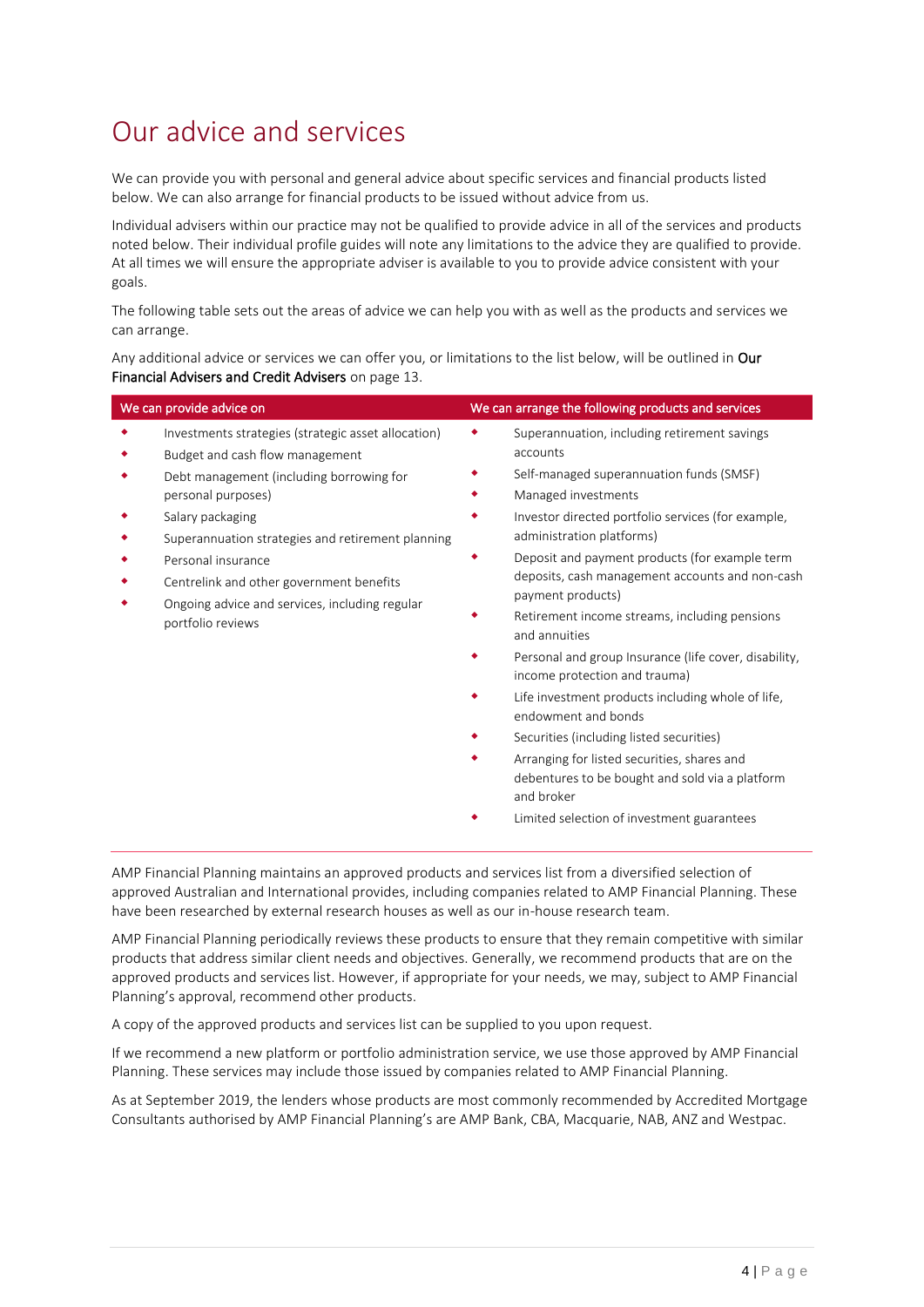## Tax implications of our advice

Under the Tax Agent Services Act 2009, Pinant Financial Planning Pty Ltd is authorised by the Tax Practitioners Board to provide tax (financial) advice services on matters that are directly related to the nature of the financial planning advice provided to you. We will not consider any other tax matters in our advice to you. Where tax implications are discussed they are incidental to our recommendations and only included as an illustration to help you decide whether to implement our advice.

### Transaction services

We can arrange to complete transactions for you on limited types of financial products where we can take your instructions and arrange for the transaction to be completed, without providing personal advice. If you wish to proceed without our advice, we will ask you to confirm your instructions, which will be documented in writing. We will keep a record of this documentation for seven years. You may request a copy of such records by contacting our office during that period.

## Your relationship with us and using our services

You can contact us directly with any instructions relating to your financial products. This includes giving us instructions by telephone, mail or email. We can only accept your instructions via email once you have signed an authority form.

We will work with you to agree what advice and services we will provide and when and how often we will provide them.

Where you agree to ongoing or fixed-term advice and services, the details will be documented and provided to you in an advice or service agreement. This includes the frequency of contact between us, service standards that may apply, any ongoing or fixed-term fee arrangements and how the agreement can be terminated.

If at any time you wish to terminate your relationship with us, please contact us using the details shown in this guide.

## Changing service providers

To ensure that you are provided at all times with ongoing servicing to meet your financial needs, we may transfer our rights and obligations under our servicing arrangement with you to another adviser or financial planning practice within the AMP network or to another AMP licensee (the new service provider). If we do this, the new service provider will provide the servicing to you and will be entitled to the agreed fees. The new adviser will also take over the rights and obligations on the same terms and conditions set out in the servicing arrangement and we will be released from those rights and obligations. We will write to you in advance of a transfer occurring, to introduce your new service provider. You may notify your new service provider at any time if you want to vary or end your servicing arrangements.

## Providing information to us

It is important that we understand your circumstances and goals, so that we can provide you with appropriate advice and services. You have the right not to provide us with any personal information. Should you choose to withhold information, or if information you provide is incomplete or inaccurate the advice or services we provide you may not be appropriate for you.

It is also important that you keep us up to date by informing us of any changes to your circumstances so we are able to determine if our advice continues to be appropriate.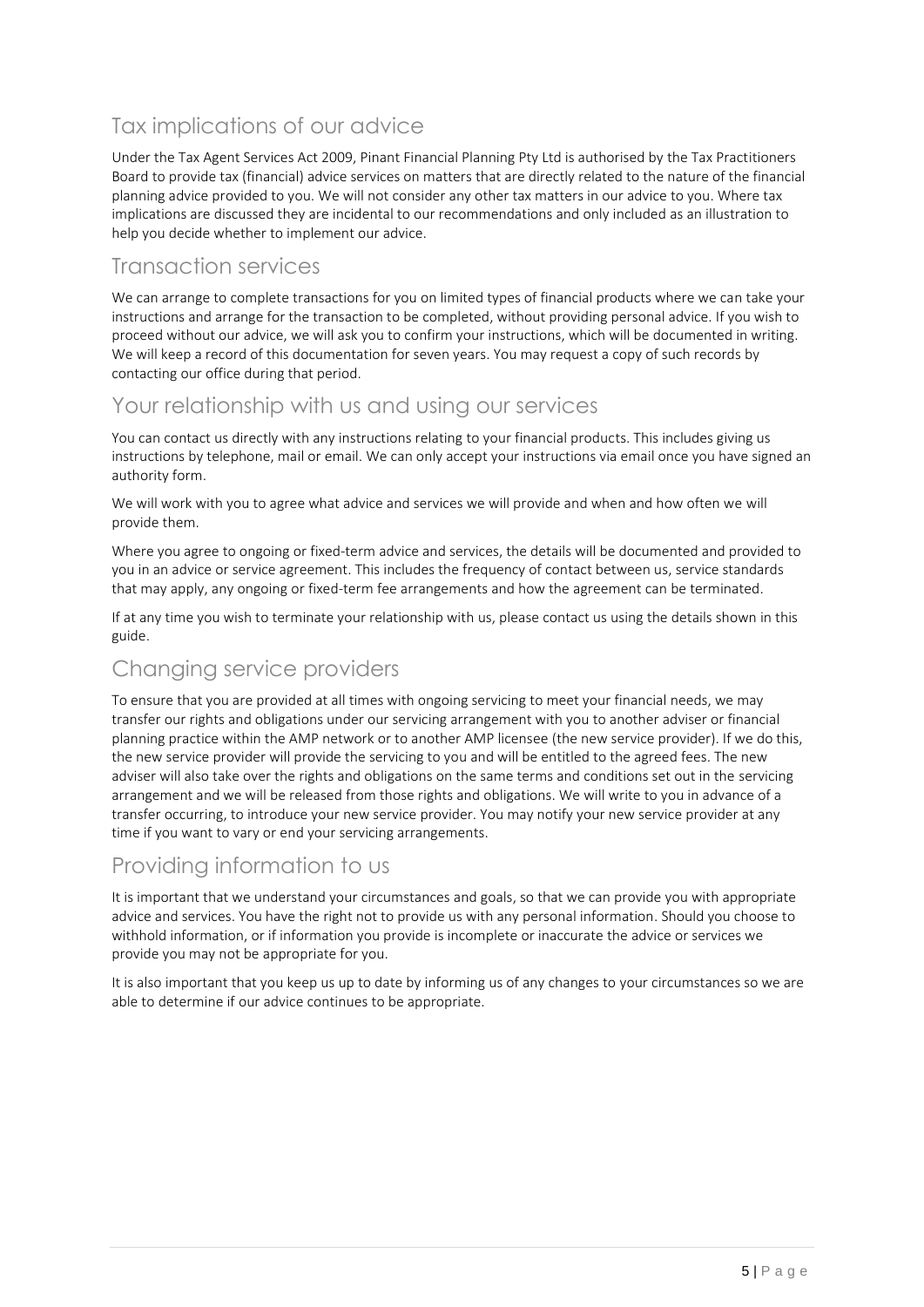# Our fees

The actual fee charged to you will depend on the nature of the advice or service we provide. We will discuss and agree the actual fees with you before we proceed. The following section outlines the types of fees that may apply:

The fees charged for our advice and services may be based on a combination of:

- A set dollar amount; or
- a percentage-based fee.

Our agreed advice and service fees may include charges for:

- Initial advice
- ongoing or fixed-term advice and services.

Please note that for services in relation to insurance, banking deposit products, some loan products and older investment products, commissions may be paid by the product provider as follows:

- Initial commission a percentage of the value of your investment contributions, loan balance or insurance premiums; and
- Ongoing commission a percentage of the value of your investment balance, outstanding loan amount or premiums, usually calculated at the end of each month in which you hold the investment or loan, or on renewal of insurance products.

### Payment methods

We offer you the following payment options for payment of our advice fees:

- BPAY, direct debit (savings), credit card or cheque; and
- Deduction from your investment.

All fees and commissions will be paid directly to AMP Financial Planning as the licensee. They retain a percentage (as a licensee fee) to cover their costs and the balance is passed on to us. The percentage is determined annually, based on a number of factors, including our business revenue over a 12 month period.

For more information on our services, please see our **Schedule of fees** attached or available on request.

### Other costs

Where other costs are incurred in the process of providing our advice and services to you, you will be liable for these costs. However, we will agree all additional costs with you prior to incurring them.

### Other benefits we may receive

The following is a list of benefits we may receive other than those explained above. These are not additional costs to you. These benefits may be monetary or things like training, events or incentives we are eligible for.

In addition to the payments we may receive for our advice and services, we may receive other support services from the licensee. We may also be eligible to receive financial and training assistance, prizes and awards or events in recognition of financial planning excellence and innovation, including if we qualify under the licensee's excellence program, and business performance or business costs. These benefits are paid either at the licensee's discretion or depending on meeting certain qualifying criteria including the quality of our services, business goals and ranking against other practices in AMP Financial Planning. The amounts are set by the licensee from time to time (usually on an annual basis). We may also participate in business lunches or receive corporate promotional merchandise tickets to sporting or cultural events and other similar items. We might receive financial and non-financial assistance including badging rights to help us grow our business.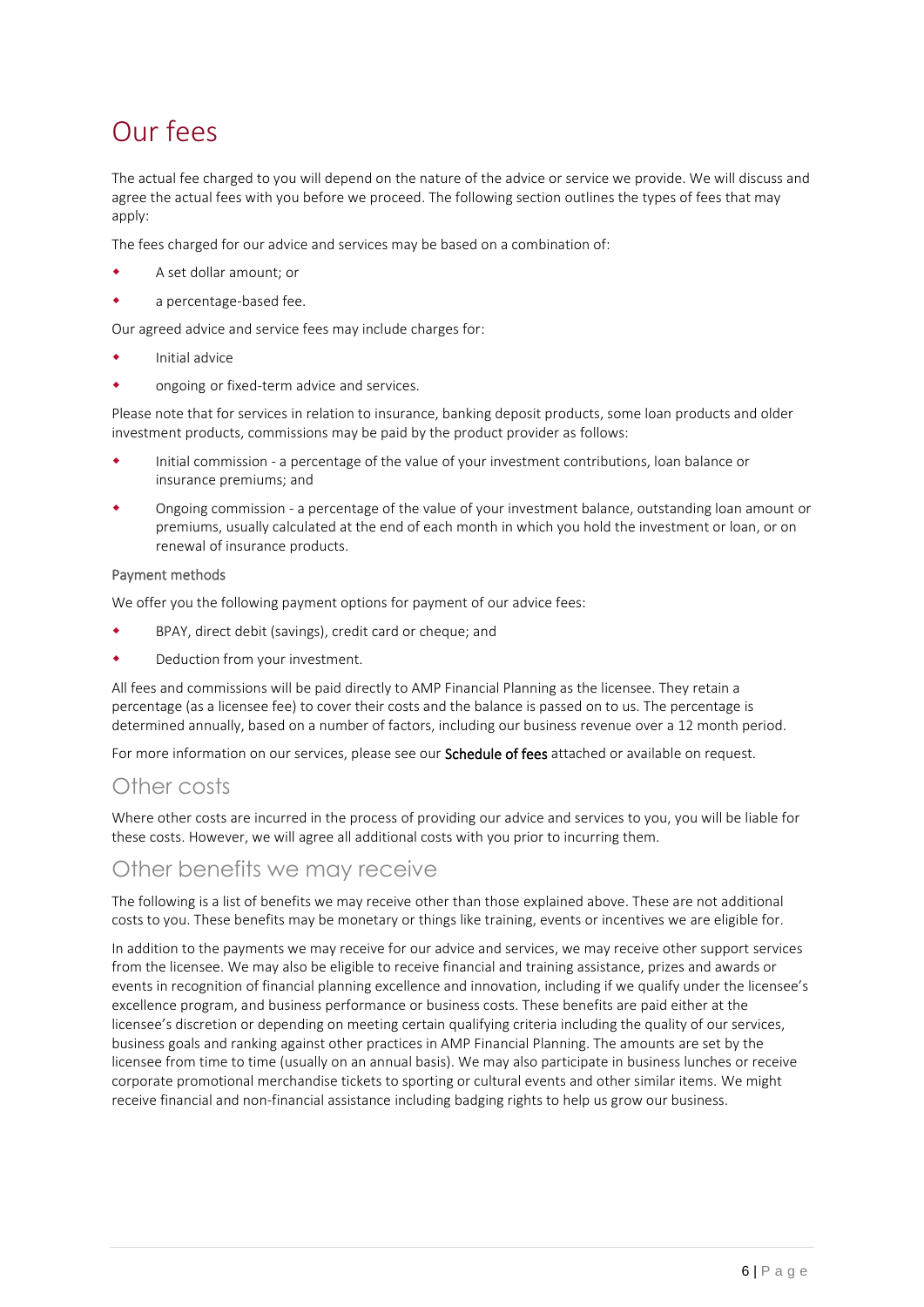### Development, management and advice (DMA) recognition

Until 31 January 2020, we may be eligible for DMA recognition or equivalent payments based on our performance relative to other AMP Financial Planning practices in the prior years.

The DMA payment is based on a percentage of our practice revenue may range from 0% to 10% depending on our ranking. The relevant percentage is then applied to our practice revenue and the resulting payments are received across the year (the 'payment period').

For example, if there are 12 monthly payment periods in a year, and if our DMA rate is set at 3% and our revenue for the payment period was \$25,000 (assuming, for the purpose of this example, the revenue is the same for each payment period), we would receive  $$25,000 \times 0.03 = $750$  each month.

We will no longer receive DMA payments from 31 January 2020.

From 31 January 2020 we will be eligible to receive run-off payments based on the amount of advice revenue we generated in 2018. These payments are to assist with our cashflow over 3 years as set out in the table below. Run-off payments will not be made after January 2023.

| Year    | Total annual amount (payable over 24 instalments) |
|---------|---------------------------------------------------|
| 2020    | \$15,435.00                                       |
| 2021    | \$10,290.00                                       |
| $2022*$ | \$5,145.00                                        |

### \* Final payment expected to occur in January 2023

### How our performance was ranked

Ranking of practices was determined by a points system which was a broad measure of the growth and professionalism of our practice as compared to other practices in the AMP Financial Planning network. The points system was based on a combination of factors within a balanced scorecard such as the quality of our services, compliance, our business goals and our engagement with our clients through a measure called Advice Growth Index (AGI). AGI measured the value of our fee for service revenue and the change in our clients' product holdings over the measurement period.

The AGI measure ceased to be a component within the balanced scorecard after 31 December 2018 and will not form part of the run-off payments.

### Business growth advice payments

All practices within the AMP Financial Planning network are eligible for Business Growth Advice (BGA) payments. The payments are based on our practice revenue.

BGA payments are set at 1% of our practice revenue. Payments are received twice each month. For example, if our practice revenue was \$8,500 in a payment period, we would receive \$8,500 x 0.01 = \$85. Assuming an average revenue of \$8,500 per payment period, the total BGA payment received in a year would be \$85 x 24 = \$2,040.

BGA payments will no longer be received after 31 December 2019.

### Business buy-back option

If we leave the financial services industry or can no longer appropriately service a selection of our clients, AMP Financial Planning will either look after our clients or appoint one of its authorised representatives to do so.

If this happens, AMP Financial Planning makes available a facility for practices to transfer the servicing rights of their clients. The valuation will vary depending on certain factors including the annual recurring revenue of our practice and the level of our service standards.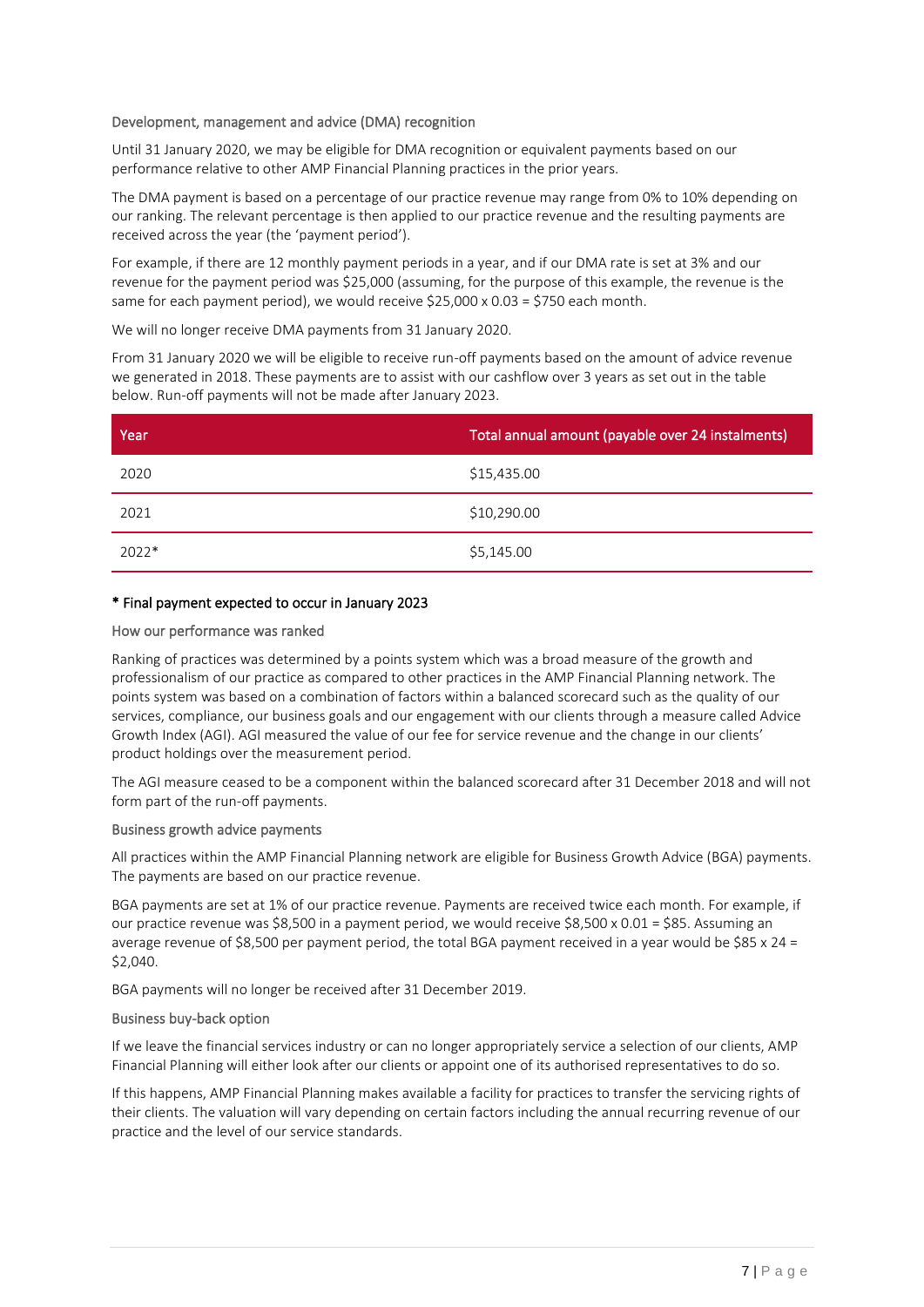### Personal and professional development

AMP Financial Planning offers education, personal and professional development opportunities to our practice on an annual basis. Participation in these opportunities may be based on attainment of qualifying criteria or open eligibility.

#### Advice Summit

The Advice Summit is a national convention available to advisers from all AMP Financial Planning practices. AMP Financial Planning subsidises the expenses of those who attend the convention up to a maximum value of \$1,200 per annum per practice.

#### Education and professional development

AMP Financial Planning may subsidise the cost of our participation in approved education and professional development programs if we meet specific qualification criteria. The qualifying criteria is based on a combination of factors including the quality of our services, our business goals and our ranking against other practices in AMP Financial Planning. The maximum amount of this subsidy is \$12,000 per annum per practice.

Qualification for this subsidy ceased on 31 December 2018. Any subsidy we earned prior to that date is available to us until 31 December 2020.

Provided we meet specific qualification criteria AMP Financial Planning will support the practice with up to 20% of the licensee fees payable by the practice to the licensee in 2017 to meet the training and education requirements for financial advisers as required by Financial Adviser Standards and Ethics Authority.

### Amicus program

In addition to the above, certain practices that meet additional qualification criteria will be eligible to participate in the Amicus program, an additional personal and professional development program organised by AMP Financial Planning. If a practice qualifies for the Amicus program, AMP Financial Planning will subsidise the cost of their participation up to a maximum value of \$15,000 per annum per practice.

### Placement fees

From time to time AMP Financial Planning will receive fees from brokers or product issuers (including AMP group companies) for arranging client participation in Initial Public Offerings (IPOs) of financial products. The fee, which is generally a percentage of the fee paid to the broker, varies from offer to offer and by the level of participation by AMP Financial Planning. We may share in this fee based on the level of participation by our clients.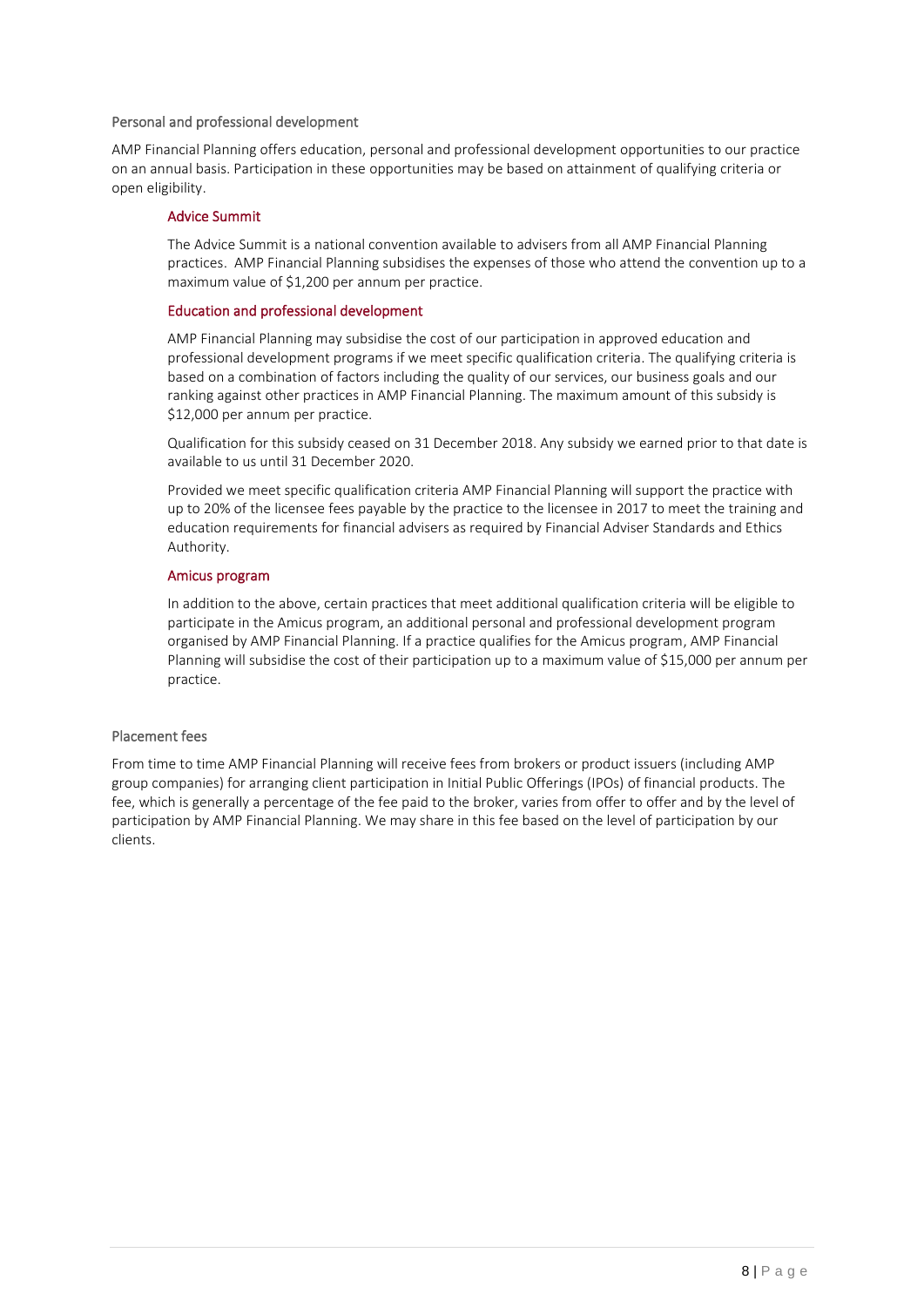# Relationships and associations

It is important that you are aware of the relationships that AMP Financial Planning has with providers of financial services and products as they could be seen to influence the advice you receive.

## About our licensee

AMP Financial Planning Pty Limited

ABN 89 051 208 327

Australian Financial Services Licensee and Australian Credit Licensee

Licence No: 232706

AMP Financial Planning has:

- Approved the distribution of this guide
- Authorised us to provide advice and other services as described in this guide
- Authorised us to provide credit assistance services to you

AMP Financial Planning's registered office is located at 33 Alfred Street, Sydney, NSW 2000.

## About the AMP Group

AMP Financial Planning is a member of the AMP group of companies. We can provide advice on products from a wide range of financial product providers, some of which are related or associated with AMP Financial Planning, namely:

- National Mutual Funds Management Limited
- NMMT Limited
- N.M. Superannuation Pty Limited
- Multiport Pty Limited
- ipac asset management limited
- AMP Bank Limited
- SMSF Administration Solutions Pty Ltd
- AMP Capital Funds Management Limited
- AMP Capital Investors Limited
- AMP Superannuation Limited
- AMP Life Limited
- Cavendish Superannuation Pty Ltd
- Australian Securities Administration Limited (ASAL)
- SuperConcepts Pty Ltd

If we recommend a product issued by the AMP Group or a third party product issuer, they will benefit from our recommendation by receiving product, administration and investment fees, as well as fees paid by fund managers to distribute their product. These fees are all disclosed in the relevant PDS or IDPS guide.

Authorised representatives and/or staff employed in our business may hold shares in AMP Limited, whose share price may be favourably affected by the sale of products issued by AMP Group companies.

### AMP Financial Planning's relationships with other companies

AMP Services Limited (ASL) provides administration services and distribution infrastructure services to several issuers of financial products and loan products under agreements entered into prior to 1 July 2013.

In return for those services, ASL receives remuneration as set out below:

 For investment products and loan products – up to 0.33%\* p.a. of funds under administration, the balance of any relevant cash account or the total loan value outstanding.

\*includes GST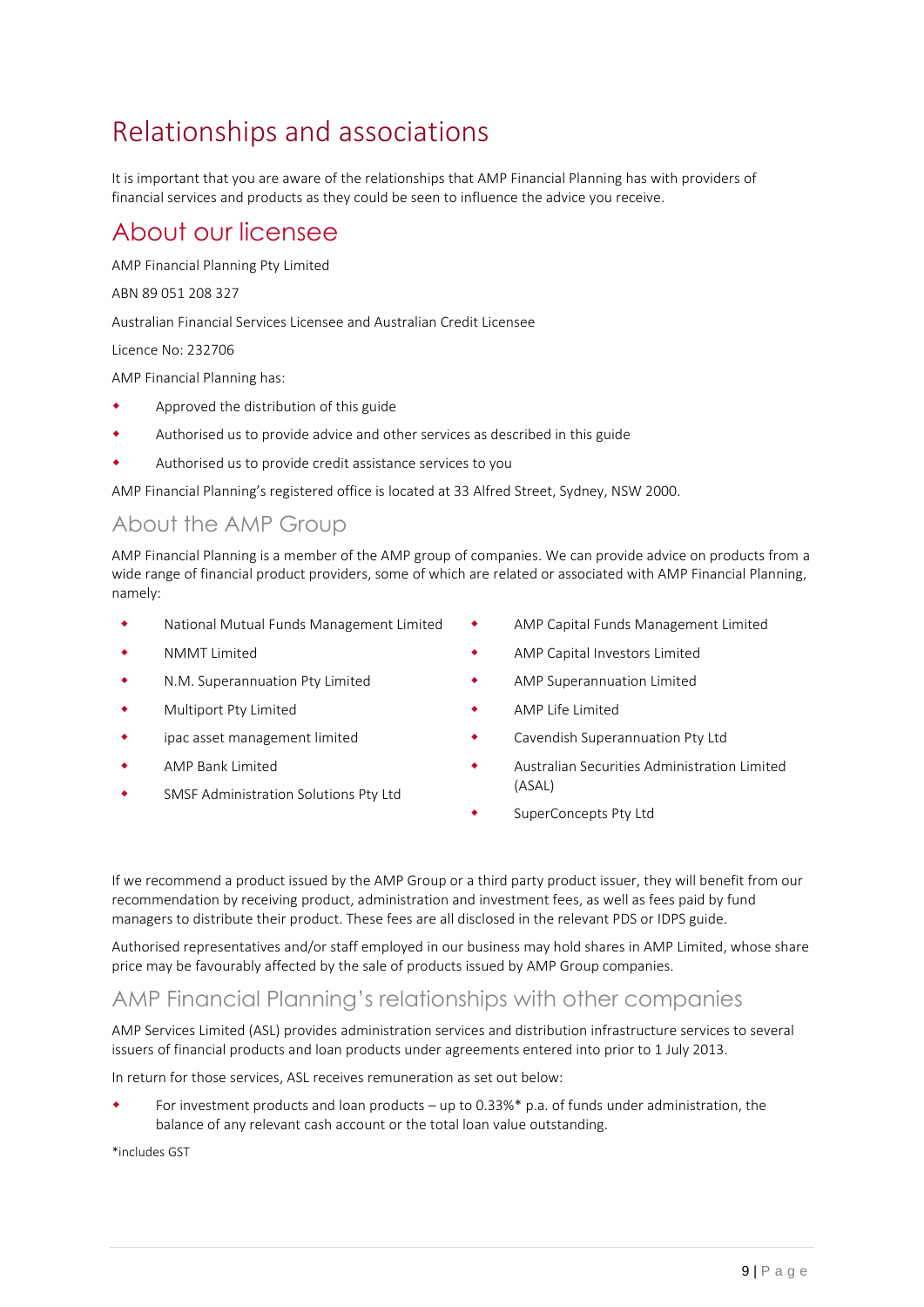By way of example:

 If total funds under administration for a particular investment product is \$10 million, ASL would receive \$33,000.

From time to time, ASL may facilitate access to AMP Financial Planning and its authorised representatives for issuers to train or educate AMP Financial Planning and its authorised representatives on their products.

## Arrangements with platform providers

This section of the FSCG sets out our relationships with platform providers and how these may influence the advice we give you.

### Overview

Where you invest through platform products and services (such as investor directed portfolio services or IDPS), we may receive remuneration from those platform providers. Fees, commission payments and other benefits may be calculated as a percentage of your financial interest in a product or service or on the total amount of business advised. The amount and calculation of those fees are shown in the relevant disclosure document. Some fees and commission payments we receive may relate to arrangements existing before 1 July 2013.

### Specific arrangements

We have arrangements with third parties for administration and support services in relation to the products below.

### WealthView eWRAP and PortfolioCare platform

WealthView and PortfolioCare products and services are issued by companies in the AMP Group. Other companies in the AMP Group also provide services in respect of WealthView and PortfolioCare. Administration services are performed by Asgard Capital management Limited (Asgard).

If you access a product in the WealthView or PortfolioCare range, then administration fees and, where applicable, trustee fees, are deducted from your account. These fees, as set out in the product disclosure statement or IDPS Guide, are paid to AMP Financial Planning after deduction of expenses for administration services and other services provided as mentioned above.

Further details about the fees and costs of investing in WealthView or PortfolioCare are detailed in the relevant product disclosure statement or IDPS Guide. For closed products, please review the product disclosure statement you received when first investing in your product together with any correspondence from the issuer outlining changes to those fees and costs. Note that WealthView eWRAP (super/pension, investment) and PortfolioCare Elements (super/pension, investment) closed to new members and investors in 2016.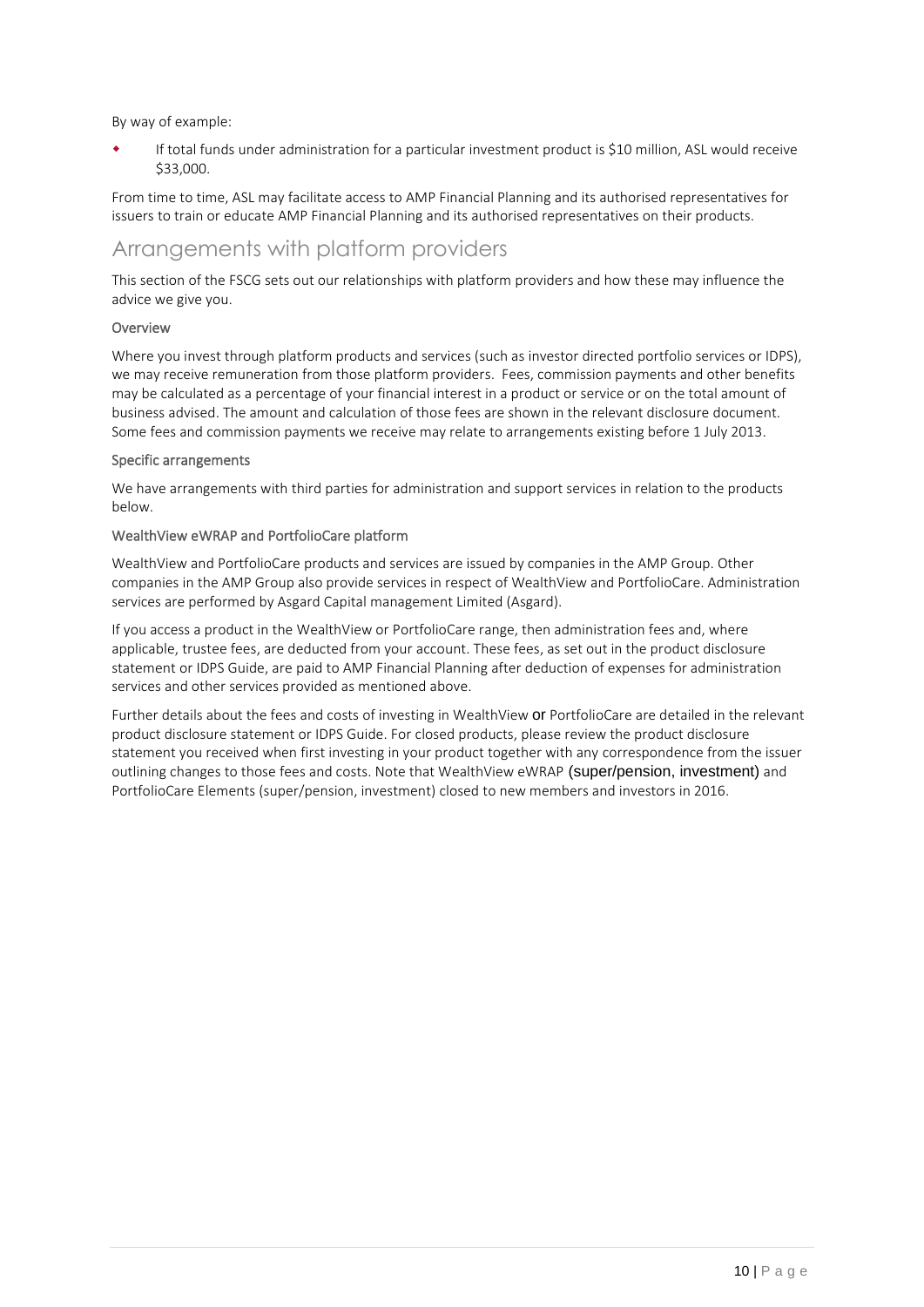# Confidence in the quality of our advice

If at any time you feel like you are not satisfied with our services, the following will help you understand your options and find a resolution.

- Contact your adviser and tell them about your complaint.
- If your complaint is not satisfactorily resolved within three business days, please contact AMP Advice Complaints:
	- Phone 1800 812 388
	- Email [advicecomplaints@amp.com.au](mailto:advicecomplaints@amp.com.au)
	- In Writing:

Attention: National Manager, Advice Complaints 33 Alfred Street Sydney NSW 2000

They will try to resolve your complaint quickly and fairly.

If your complaint has not been resolved satisfactorily, you may escalate your complaint to one of the following External Dispute Resolution Schemes listed in the following below.

| Any issues relating to financial advice,<br>investments, superannuation, insurance<br>matters, or credit matters | Australian Financial Complaints Authority (AFCA)<br>GPO Box 3<br>Melbourne VIic 3001<br>1800 931 678<br>www.afca.org.au |
|------------------------------------------------------------------------------------------------------------------|-------------------------------------------------------------------------------------------------------------------------|
|                                                                                                                  | info@afca.org.au                                                                                                        |
| Any issue relating to your personal<br>information                                                               | The Privacy Commissioner                                                                                                |
|                                                                                                                  | GPO Box 5218                                                                                                            |
|                                                                                                                  | Sydney NSW 2001                                                                                                         |
|                                                                                                                  |                                                                                                                         |
|                                                                                                                  | 1300 363 992                                                                                                            |
|                                                                                                                  | privacy@privacy.gov.au                                                                                                  |

You may also contact the Australian Securities & Investments Commission (ASIC) on 1300 300 630 (free call info line) to make a complaint and obtain information about your rights.

## Professional indemnity insurance

We maintain professional indemnity insurance to cover our advice and the recommendations provided by your adviser. AMP Financial Planning is also covered by professional indemnity insurance and this satisfies the requirements imposed by the Corporations Act 2001 and National Consumer Credit Protection Act. The insurance covers claims arising from the actions of former employees or representatives of AMP Financial Planning, even where subsequent to these actions they have ceased to be employed by or act for AMP Financial Planning.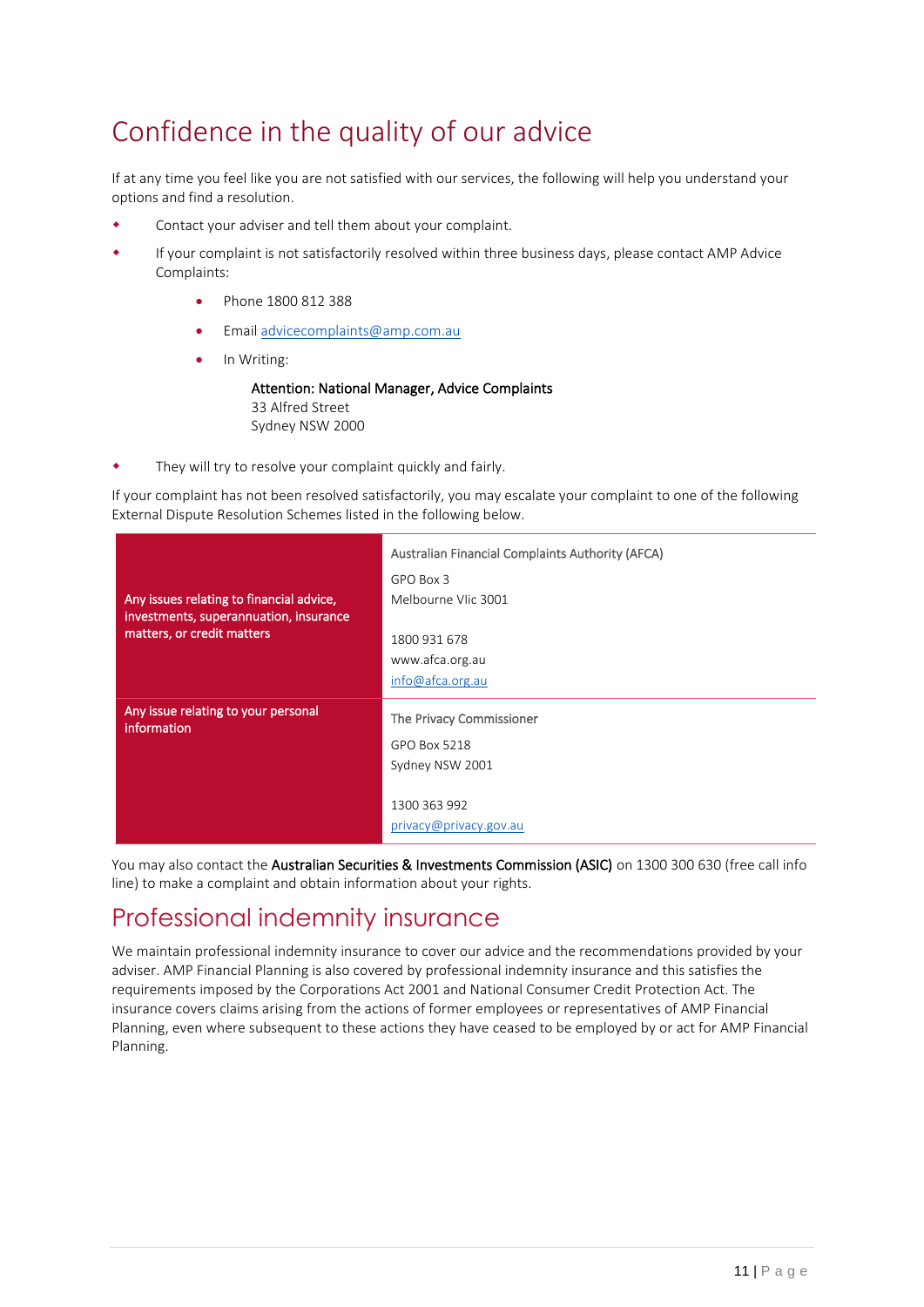# Your privacy

We are committed to protecting your privacy. Below we outline how we maintain the privacy of the information we collect about you.

## Privacy Collection Statement

As part of the financial planning process, we need to collect information about you. Where possible we will obtain that information directly from you, but if authorised by you we may also obtain it from other sources such as your employer or accountant. If that information is incomplete or inaccurate, this could affect our ability to fully or properly analyse your needs, objectives and financial situation, so our recommendations may not be completely appropriate or suitable for you.

We are also required under the Anti-Money-Laundering and Counter-Terrorism Financing Act (AML/CTF) 2006 to implement client identification processes. We will need you to present identification documents such as passports and driver's licences in order to meet our obligations.

We keep your personal information confidential, and only use it in accordance with our Privacy Policy. Some of the ways we may use this information are set out below:

- Your adviser and AMP Financial Planning may have access to this information when providing financial advice or services to you;
- Your adviser may, in the future, disclose information to other financial advisers, brokers and those who are authorised by AMP Financial Planning to review customers' needs and circumstances from time to time, including other companies within the AMP group (the Group);
- Your information may be disclosed to external service suppliers both here and overseas who supply administrative, financial or other services to assist your adviser and the Group in providing financial advice and services to you. A list of countries where these service providers are located can be found in the Group Privacy Policy;
	- We may be disclosing your personal information to the Philippines for the purpose of Paraplanning.
- Your information may be used to provide ongoing information about opportunities that may be useful or relevant to your financial needs through direct marketing (subject to your ability to opt-out as set out in the Group Privacy Policy);
- Your information may be disclosed as required or authorised by law and to anyone authorised by you.

Your adviser and AMP Financial Planning will continue to take reasonable steps to protect your information from misuse, loss, unauthorised access, modification or improper disclosure. You can request access to the information your adviser or AMP Financial Planning holds about you at any time to correct or update it as set out in the Group Privacy Policy. The Group Privacy Policy also contains information about how to make a complaint about a breach of the Australian Privacy Principles.

For a copy of the Group's Privacy Policy visit<http://www.amp.com.au/privacy> or you can contact us.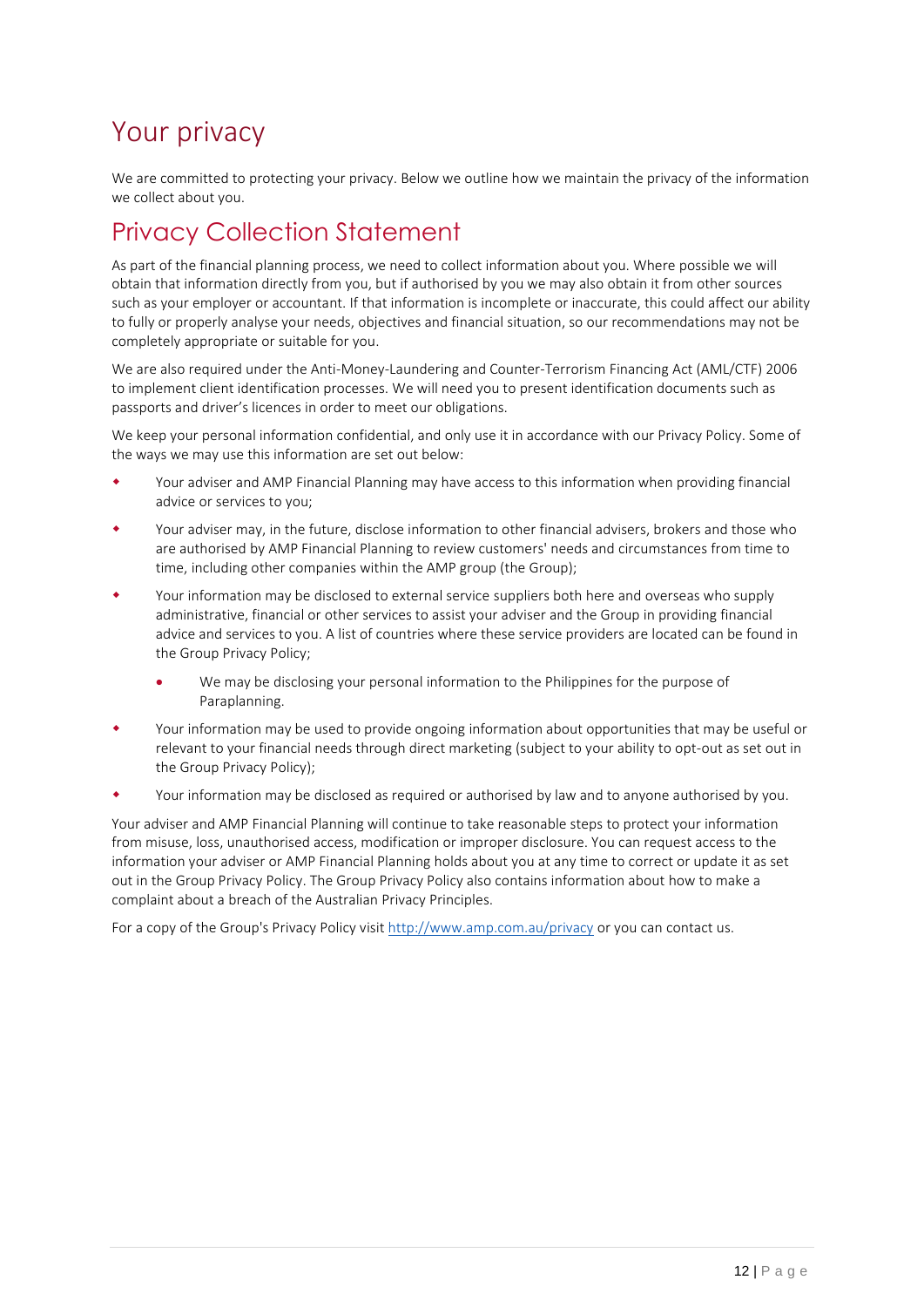# <span id="page-12-0"></span>Our Financial Adviser and Credit Adviser

## About Georgina Luke

Gina has been in the industry for 33 years and created Pinant in 1991 where she provides an array of expert financial knowledge, together with a track record for delivering complex solutions and strategies that build and preserve wealth for her clients.

Gina is established as a subject matter expert in SMSFs, investments, tax structures and property strategies and works with Pinant's diverse client base, including SME business owners, executives and individuals with their families requiring holistic wealth management and strategic advice.

| Phone                            | 03 9543 4719         |
|----------------------------------|----------------------|
| Email                            | pinant@pinant.com.au |
| Authorised representative number | 225227               |
| Credit representative number     | 370345               |

### Qualifications (Finance related)

Diploma of Financial Services (Financial Planning)

Advanced Diploma of Financial Services (Financial Planning)

Qualifications (Non-finance related)

Bachelor of Education

### **Memberships**

Financial Planning Assocation® (347107)

## The advice and services I can provide

I am authorised to provide all the services listed in the Our advice and services section.

I am also a Credit Representative of AMP Financial Planning and am authorised to provide credit advice regarding how to structure debt, suitability of existing loan structures and repayment options. If you require advice involving mortgages or other lending products, I can refer you to an Accredited Mortgage Consultant.

### How I am paid

As an employee, Director and shareholder of Pinant Financial Planning Pty Ltd I receive a salary and dividends from the practice.